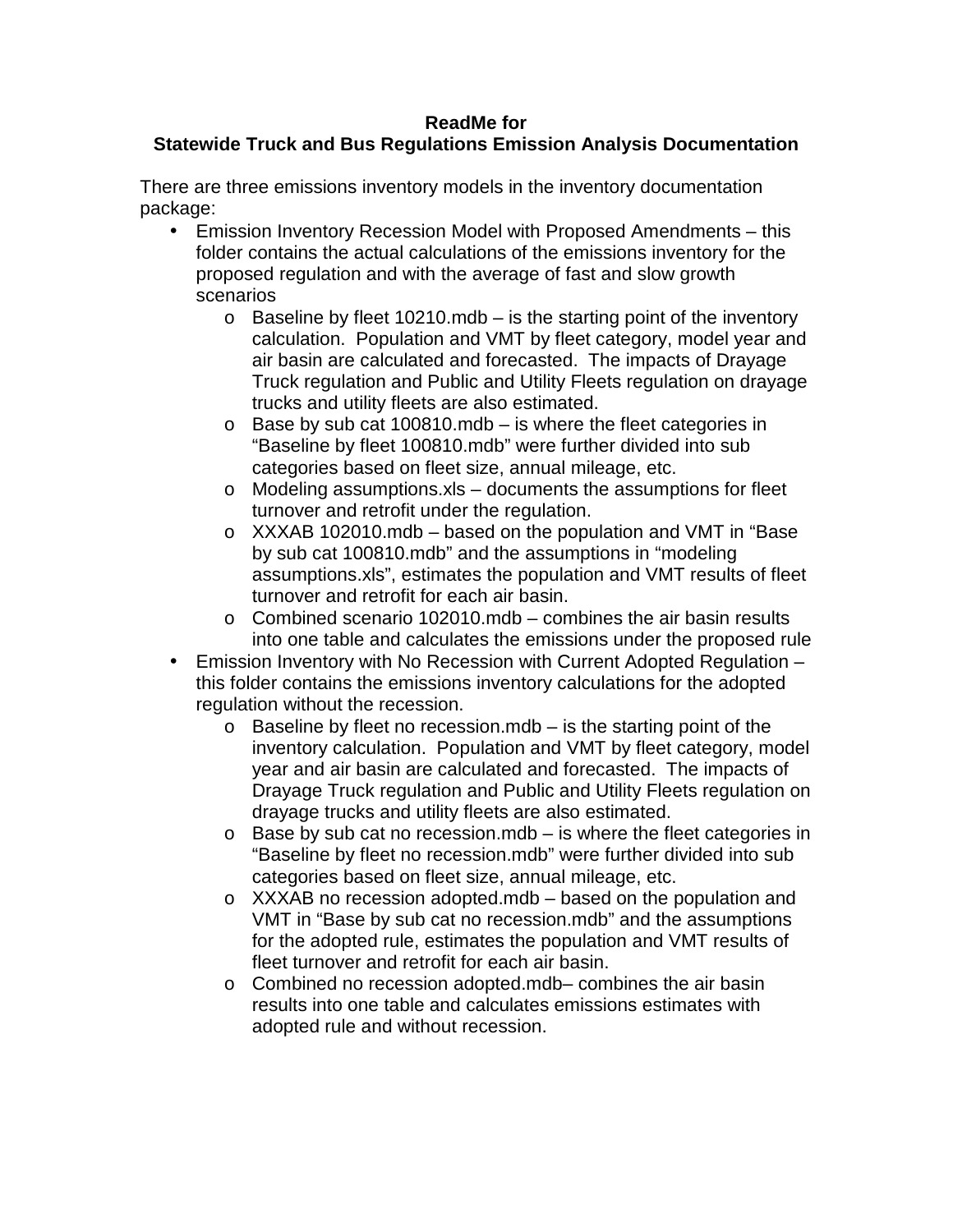- Emission Inventory Recession Model with Current Adopted Regulation this folder contains the emissions inventory calculations for the adopted regulation with recession.
	- $\circ$  Baseline by fleet with recession.mdb is the starting point of the inventory calculation. Population and VMT by fleet category, model year and air basin are calculated and forecasted. The impacts of Drayage Truck regulation and Public and Utility Fleets regulation on drayage trucks and utility fleets are also estimated.
	- $\circ$  Base by sub cat with recession.mdb is where the fleet categories in "Baseline by fleet with recession.mdb" were further divided into sub categories based on fleet size, annual mileage, etc.
	- o XXXAB with recession adopted.mdb based on the population and VMT in "Base by sub cat with recession.mdb" and the assumptions for the adopted rule, estimates the population and VMT results of fleet turnover and retrofit for each air basin.
	- o Combined with recession adopted.mdb– combines the air basin results into one table and calculates emissions estimates with adopted rule and without recession.

In addition, there are supporting documents for the inventory

- 1. Buses Buses and motorcoach related files
	- \* Buses population accrual.xls analysis of DMV data and data provided by CBA to estimate the population and accrual rates for all other buses and motorcoaches.
	- \* California Public Utilities Commissions.xls provides the motorcoach population.
	- \* CBA survey.xls provide mileage accrual by model year for motorcoaches.
	- $*$  EF for bus PTO.xls emission factors for buses and PTO.
- 2. Construction construction fleets related files
	- \* BOE Construction Taxable Fuel Refunds.xls
	- \* Construction allocation pop growth by AB.xls spatial allocation for construction fleet VMT based on DOF population forecast.
	- \* Construction Avg age&accrual in VIUS.xls analysis of age and accrual rate of construction vehicles in VIUS 2002.
	- \* EDA UCC data analysis.xls new construction equipment sales financed.
	- \* Percentage of Construction Trucks.xls VIUS based analysis on construction population as percentages of HHDDT and MHDDT populations.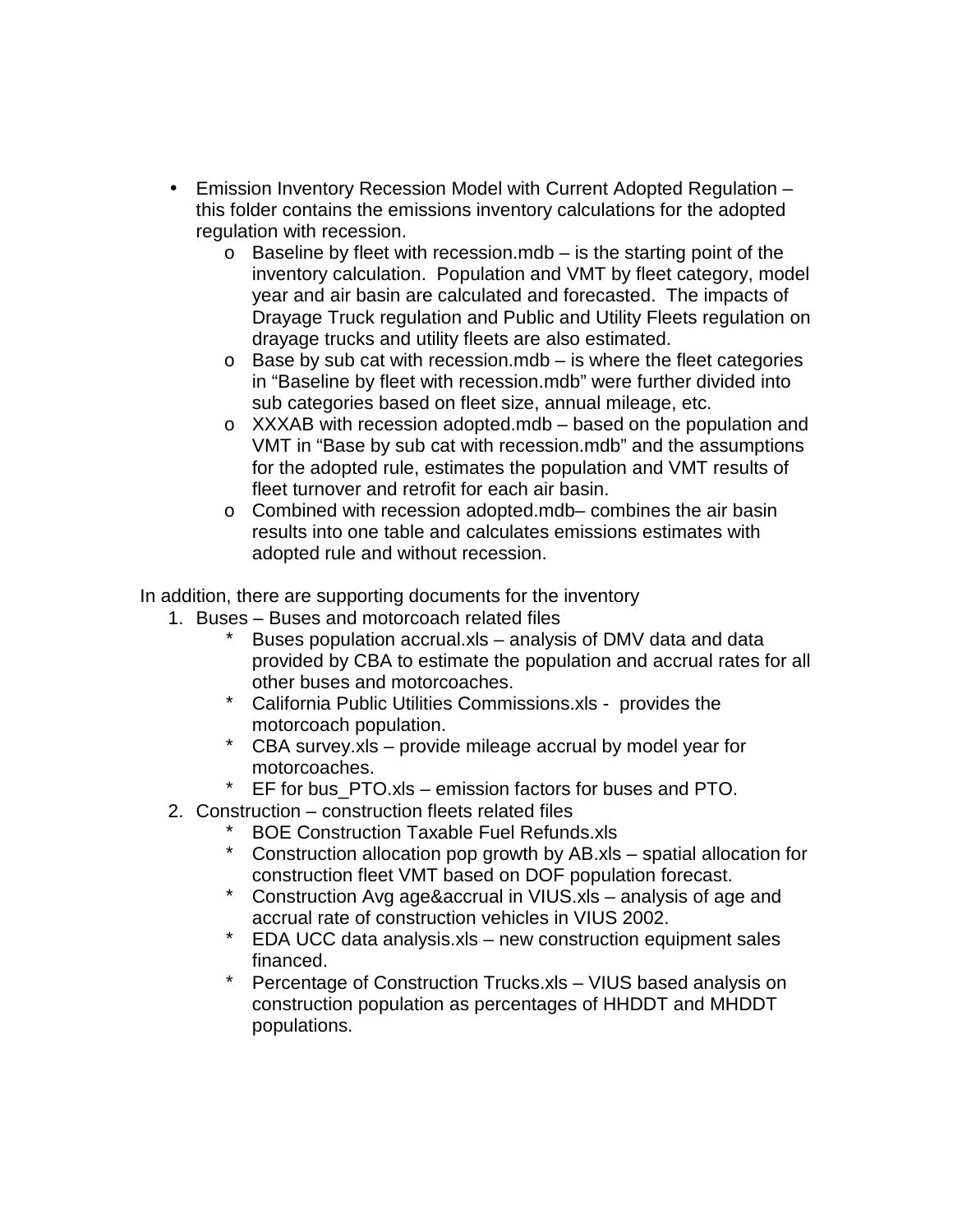- 3. Emission Factor emission factor related files
	- \* NOx adjustment details.xls calculation to reflect engine manufacturer's compliance approaches for NOx standard.
	- \* HHDDT EF NOx adj cap 400\_800K.xls emission factors that reflect both the  $NO<sub>x</sub>$  adjustment and odometer capping for HHDDT.
	- \* MHDDT EF NOx adj cap 400\_800K.xls emission factors that reflect both the  $NO<sub>x</sub>$  adjustment and odometer capping for MHDDT.
	- \* EF cap 400\_800K w NOx rev.xls combines HH and MHDDT EF files for input to the Access models.
- 4. Field Study field study related files
	- \* Cambridge 2008 trip length.pdf for estimating the trip length in San Joaquin Valley Air Basin
	- \* SCAG 1999 trip length.pdf for estimating the trip length in SCAG
	- \* Readme.xls describing the content in "Processed ARB field LP data combined" and "Processed ARB field OD data\_uncorrected"
	- \* Processed ARB field LP data combined.csv contains field license plate study
	- \* Processed ARB field OD data\_uncorrected.csv contains field origin-destination survey
- 5. Growth & Sales growth and sales forecasts
	- \* EIA sales VMT forecast.xls the 2009 EIA forecast of VMT and new truck sales used for sales forecast
	- \* Growth w recession.xls VMT growth trends that reflect recession recovery assumptions
	- \* Sales w recession.xls Sales forecast reflecting the VMT growth trend with recession
- 6. 2005 T6 GVW split.xls analysis based on 2005 DMV to estimate the percent of MHDDTs that are above 26,000 lbs GVWR
- 7. Fuel comparion.xls based on estimated  $CO<sub>2</sub>$  emissions, compare the estimated on-road fuel consumptions to the reported diesel taxable fuel from BOE
- 8. IFTA 2005~2009.xls IFTA fuel/VMT from corresponding with BOE
- 9. Truck NO<sub>x</sub> PM contribution to 2010 2020 STWD.xls contains the analysis of the truck contribution to 2010 statewide mobile source emissions.
- 10. Supporting documentation for 2009 Board Hearing contains the documents supporting the inventory presented at 2009 Board Hearing for staff assessment of the impact of economy on emissions. Folder contains a ReadMe file describing included files
- 11. Supporting documentation for 2008 Board Hearing contains the documents supporting the 2008 rule inventory presented at 2008 Board Hearing. Folder contains a ReadMe file describing included files